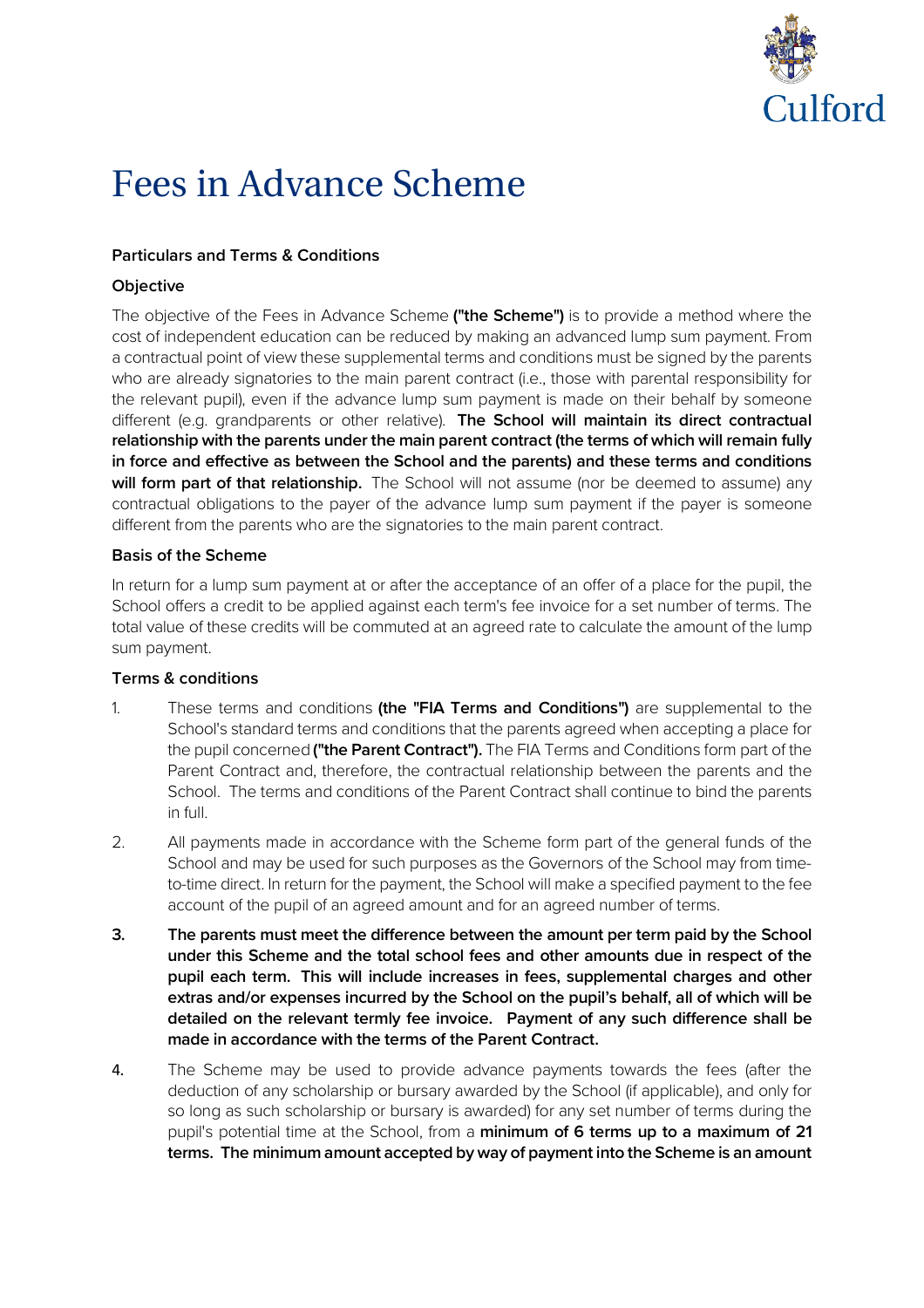

**calculated to generate termly payments of £1,000 per term, and the maximum is an amount calculated to generate the termly tuition fee at the time of entering the Scheme.**

- 5. To calculate the single sum advance payment needed for a set number of terms, please refer to the standard table set out at the end of these FIA Terms and Conditions **("the Standard Table").** The Standard Table shows the commuted cost of providing £1,000 per term for up to a twenty-one terms effective from provision for the Autumn Term 2022. This is the Standard Table currently in force. The cost of providing other equal fee payments per term and the resulting commutation can be calculated from the Standard Table. Any arrangements for providing variable termly fee payments (for example increasing in future years) will be subject to a separate calculation of the advance payment needed and should be discussed with the School's Finance Manager.
- 6. The commutation rate used is shown in this current Standard Table is per annum and is calculated on a compound basis. The Standard Table and commutation rate will be reviewed by the School in line with movements in bank base rates. Parents should confirm the commutation rate and Standard Table currently in force immediately before making any single sum advance payment. **Once payment is made the commutation rate will apply for the duration of the arrangement secured by that payment.** On receipt, the School will confirm in writing the amount of the payment, the number of terms intended to be covered by the arrangement, the applicable commutation rate and the amount to be credited against fees each term.
- 7. **The School must in all cases receive the advance payment in full and in cleared funds before the beginning of the first term to be covered upon your joining the Scheme.** Term dates are published in advance on the School website.
- 8. A single sum advance payment will only be accepted in respect of those children for whom a registration fee and deposit have been paid and an offer of a place accepted.
- 9. The payment of a single advance sum for the provision of a future fee credit does not in itself guarantee a child a place in the School, nor does it in any way alter the terms of, or requirements for, entry to the School or entitle the child to preferential treatment.
- 10. Subject to the terms of the Parent Contract (including in particular those terms relating to the withdrawal of the pupil on notice) and Clause 11 of the FIA Terms and Conditions below, if:
	- a. the pupil does not take up their place at the School;

 $\overline{a}$ 

- b. the pupil leaves the School for any reason prior to the commencement of the last term covered by this Scheme<sup>1</sup>; or
- c. the parents give the School no less than a term's notice (as defined in the Parent Contract) in writing to end their participation in the Scheme;

the unused proportion of the payment made under the Scheme will be refunded without interest (less any amounts owed to the School at the time of the refund, including (but not limited to) any fees payable in lieu of notice) to the parents. The School will not pay any refund or sum of money owed to the parents under the Scheme to a third party. The Standard Table used to calculate the applicable commutation rate shall be used to calculate any such unused proportion.

<sup>1</sup> Including in circumstances (but not limited to) where your child is withdrawn, excluded or required to be removed from the School (in each case pursuant to the terms of the Parent Contract), or the Parent Contract is otherwise terminated in accordance with its terms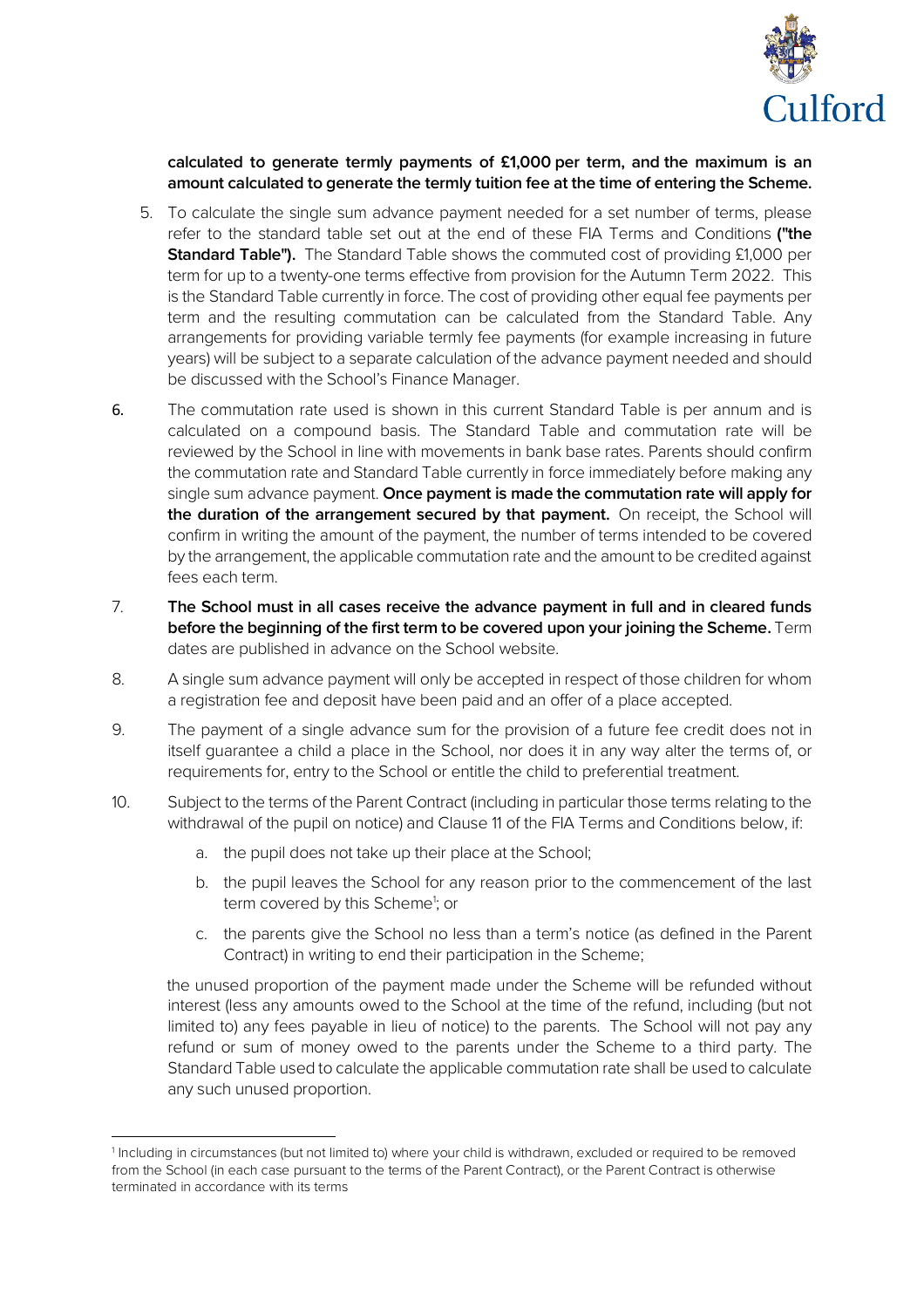

- 11. Upon no less than twenty-one (21) days' prior written notice and subject to the School's prior approval (such approval not to be unreasonably withheld or delayed), the balance of a single advance sum payment can be transferred between pupils at the School who are siblings without restriction.
- 12. Queries or requests for information relating to the Scheme and your participation in it should be addressed to the Finance Manager at the School.
- 13. In the event of any change to the School's charitable status, or to any legal or taxation arrangements which have an impact on the School's running of the Scheme, the Governors reserve the right to make reasonable changes to the terms of the Scheme with a minimum notice period of three (3) months.
- 14. Parents are advised to take appropriate legal and/or financial advice before entering into the Scheme.

**February 2022**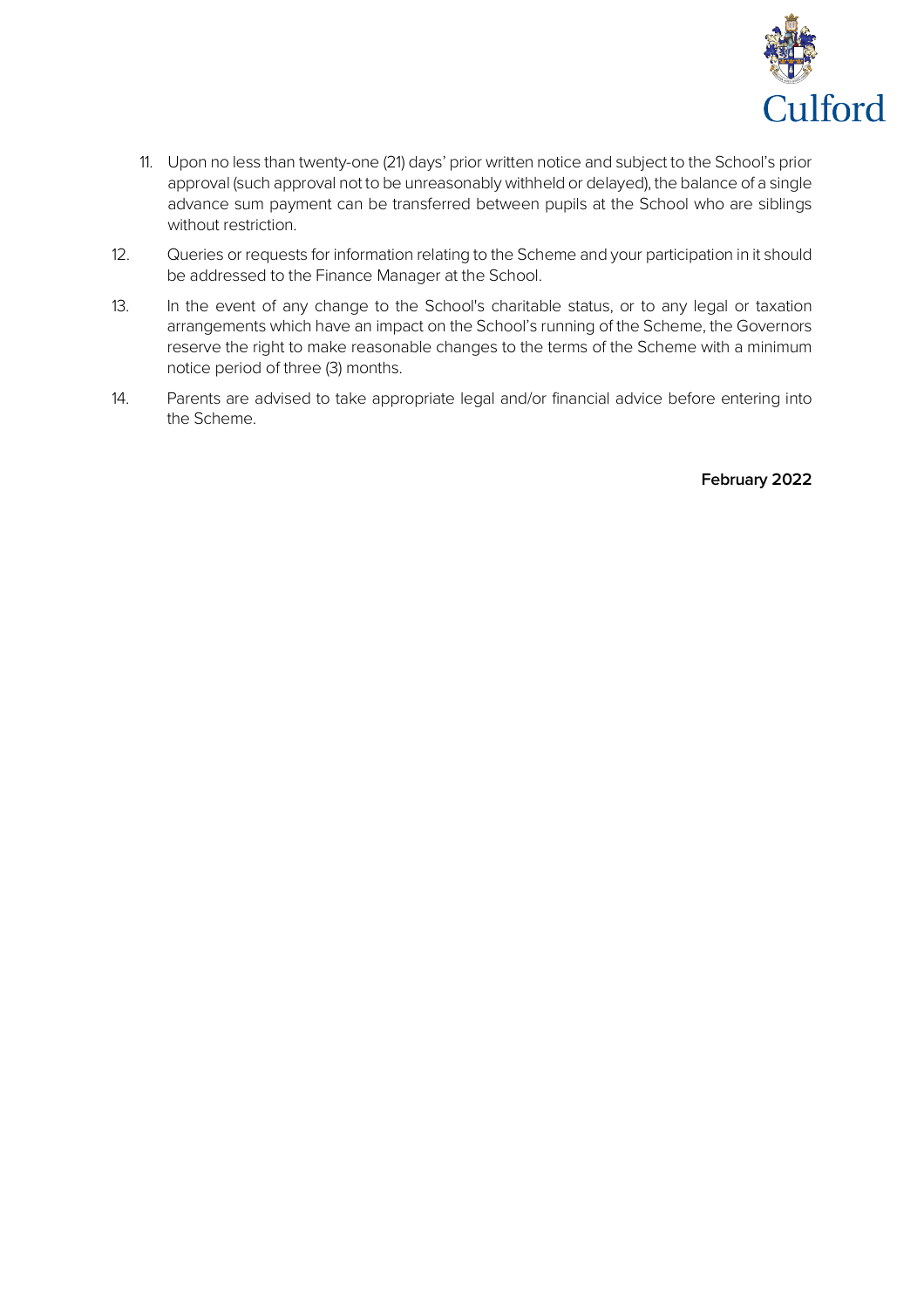

#### **Culford School**

#### **Fees in Advance scheme – Standard Table**

Cost of providing £1,000 of fees per term

### Commutation Rate: 0.75% p.a.

| Terms to be | <b>Future value</b> | <b>Amount Payable</b> | Commutation |
|-------------|---------------------|-----------------------|-------------|
| funded      | factor              | (£)                   | (£)         |
| 21          | 0.951               | 20,484.49             | 515.51      |
| 20          | 0.954               | 19,533.20             | 466.80      |
| 19          | 0.956               | 18,579.53             | 420.47      |
| 18          | 0.958               | 17,623.48             | 376.52      |
| 17          | 0.961               | 16,665.04             | 334.96      |
| 16          | 0.963               | 15,704.20             | 295.80      |
| 15          | 0.966               | 14,740.96             | 259.04      |
| 14          | 0.968               | 13,775.32             | 224.68      |
| 13          | 0.970               | 12,807.25             | 192.75      |
| 12          | 0.973               | 11,836.77             | 163.23      |
| 11          | 0.975               | 10,863.86             | 136.14      |
| 10          | 0.978               | 9,888.52              | 111.48      |
| 9           | 0.980               | 8,910.74              | 89.26       |
| 8           | 0.983               | 7,930.52              | 69.48       |
| 7           | 0.985               | 6,947.85              | 52.15       |
| 6           | 0.988               | 5,962.72              | 37.28       |

Subject to the Terms and Conditions of Fees in Advance Scheme.

Effective for payments for Autumn Term 2022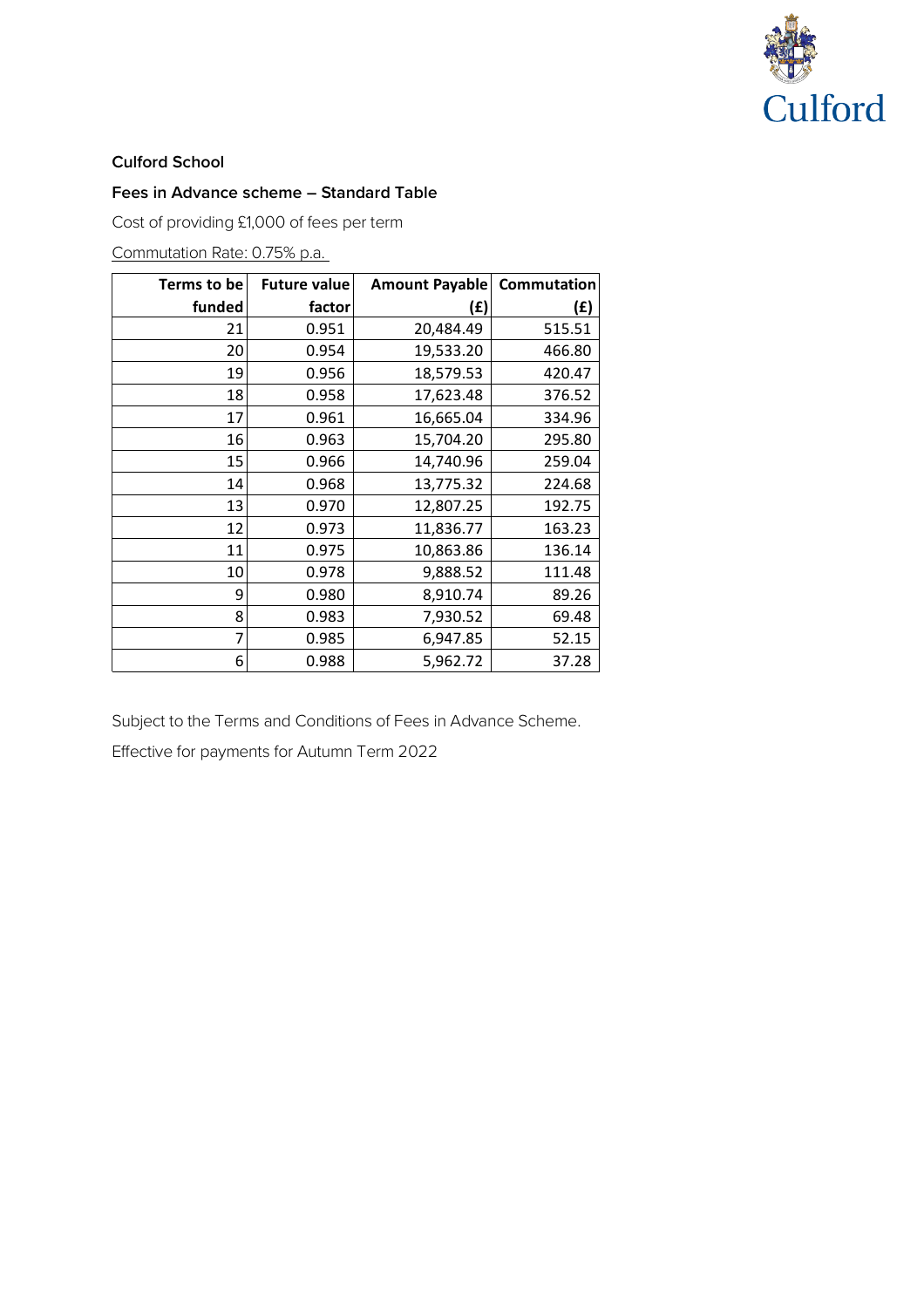

## Fees in Advance Scheme – Application Form and Agreement

Name of Pupil ……………………………………………………………………………………..

Who is \*currently in Year …………………………………………………………………………

\*entered for admission in ………………………………………………………………….

We agree to the conditions set out in the Fees in Advance Particulars and Terms & Conditions of [date]

We [enclose a cheque for £.................. made payable to [name of bank account]] / [hereby confirm that we have instructed our/my bank to make a direct transfer for £……………. to [bank account details]] on the basis of the current Standard Table annexed:

£ …………….. per term from …………………[term and date] for ………….. (No. of terms)

| Signed by <sup>2</sup> :                                                          | Signed by:                                                                        |  |  |
|-----------------------------------------------------------------------------------|-----------------------------------------------------------------------------------|--|--|
| (signature)                                                                       | (signature)                                                                       |  |  |
| (print name)                                                                      | (print name)                                                                      |  |  |
| (date)                                                                            | (date)                                                                            |  |  |
| (relationship to child)                                                           | (relationship to child)                                                           |  |  |
| Tick here to confirm this signatory has<br>parental responsibility for the child. | Tick here to confirm this signatory has parental<br>responsibility for the child. |  |  |
| Signature of person making payment (if different from parents)                    |                                                                                   |  |  |
| Permanent                                                                         |                                                                                   |  |  |
|                                                                                   |                                                                                   |  |  |

 $\overline{a}$ <sup>2</sup> These FIA Terms and Conditions should be signed by those with parental responsibility for the pupil, and be the same persons who have signed the Parent Contract (and thereby assume the payment obligations to the School under the Parent Contract)